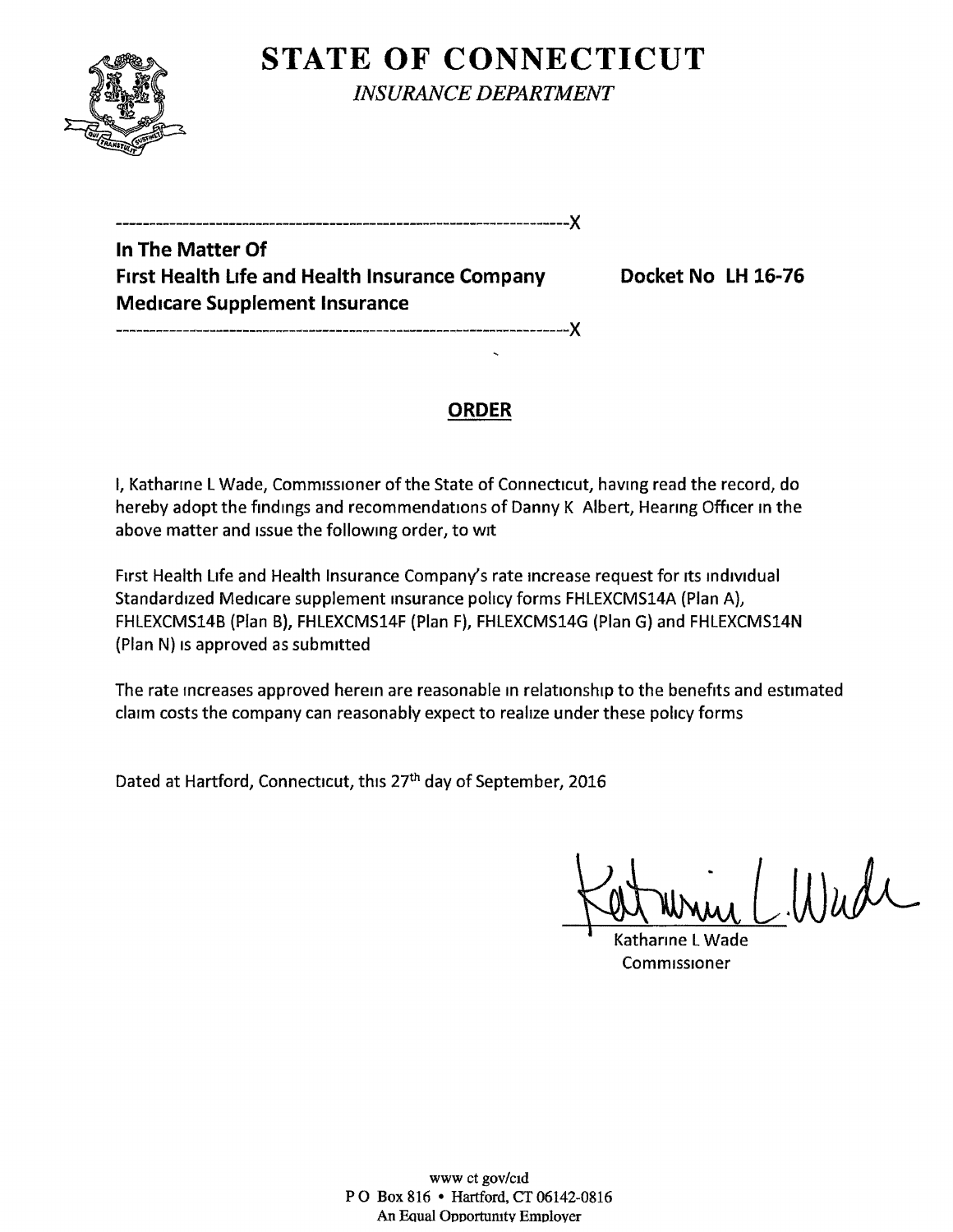

# **STATE OF CONNECTICUT INSURANCE DEPARTMENT**

In The Matter Of **First Health Life and Health Insurance Company Medicare Supplement Insurance** 

------------------------------------X

Docket No LH 16-76

### PROPOSED FINAL DECISION

#### **INTRODUCTION**  $\mathbf{1}$

The Insurance Commissioner of the State of Connecticut is empowered to review rates charged for individual and group Medicare supplement policies sold to any resident of this State who is eligible for Medicare The source for this regulatory authority is contained in Chapter 700c and Section 38a-495a of the Connecticut General Statutes

After due notice, a hearing was held at the Insurance Department in Hartford on Thursday, September 15, 2016, to consider whether or not the rate increase requested by First Health Life and Health Insurance Company on its individual Standardized Medicare supplement insurance business should be approved

No members from the general public attended the hearing

No company representatives from First Health Life and Health Insurance Company attended the hearing

The hearing was conducted in accordance with the requirements of Section 38a-474, Connecticut General Statutes, the Uniform Administrative Procedures Act, Chapter 54 of Section 38a-8-1 et seq of the **Regulations of Connecticut State Agencies** 

A Medicare supplement policy is a private health insurance policy sold on an individual or group basis, which provides benefits that are additional to the benefits provided by Medicare For many years Medicare supplement policies have been highly regulated under both state and federal law to protect the interests of persons eligible for Medicare who depend on these policies to provide additional coverage for the costs of health care

Effective December 1, 2005, Connecticut amended its program of standardized Medicare supplement policies in accordance with Section 38a-496a of the Connecticut General Statutes, and Sections 38a-495a-1 through 38a-495a-21 of the Regulations of Connecticut Agencies This program, which conforms to federal requirements, provides a "core" package of benefits known as Plan A Insurers may also offer any one or more of eleven other plans (Plans B through N)

Effective January 1, 2006, in accordance with Section 38a-495c of the Connecticut General Statutes (as amended by Public Act 05-20) premiums for all Medicare supplement policies in the state must use community rating Rates for Plans A through N must be computed without regard to age, gender, previous claims history or the medical condition of any person covered by a Medicare supplement policy or certificate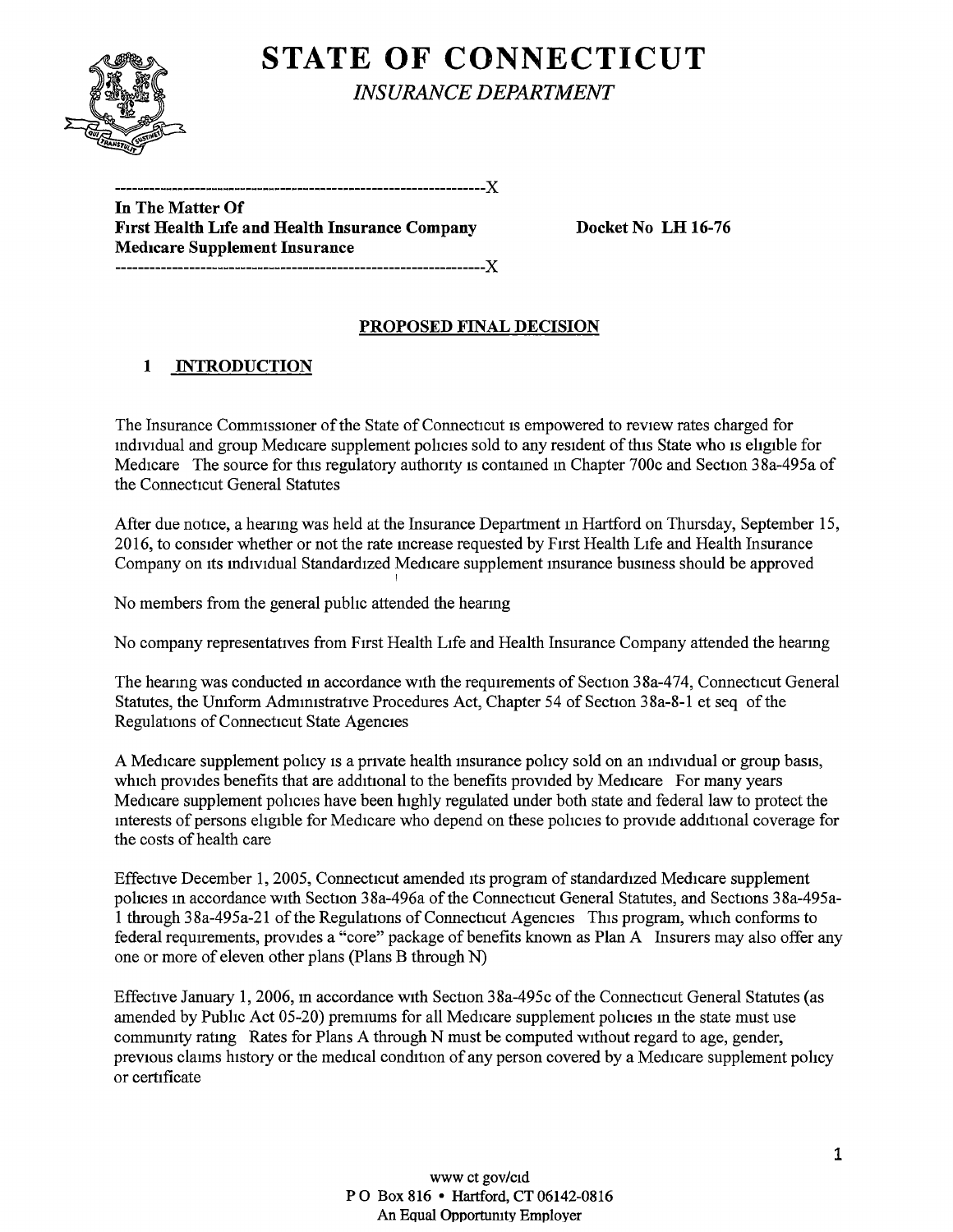The statute provides that coverage under Plans A through N may not be demed on the basis of age, gender, previous claims history or the medical condition of any covered person Insurers may exclude benefits for losses incurred within six months from the effective date of coverage based on a pre-existing condition

Effective October 1, 1998, earners that offer Plan B or Plan C must make these plans as well as Plan A, available to all persons eligible for Medicare by reason of disability

Insurers must also make the necessary arrangements to receive notice of all claims paid by Medicare for their insureds so that supplement benefits can be computed and paid without requiring insureds to file claim forms for such benefits This process of direct notice and automatic claims payment is commonly referred to as "piggybackmg" or "crossover"

Sections 38a-495 and 38a-522 of the Connecticut General Statutes, and Section 38a-495a-10 of the Regulations of Connecticut Agencies, state that individual and group Medicare supplement policies must have anticipated loss ratios of 65% and 75%, respectively Under Sections 38a-495-7 and 38a-495a-10 of the Regulations of Connecticut Agencies, filmgs for rate increases must demonstrate that actual and expected losses in relation to premiums meet these standards, and anticipated loss ratios for the entire future penod for which the requested premmms are calculated to provide coverage must be expected to equal or exceed the appropnate loss ratio standard

Section 38a-473 of the Connecticut General Statutes provides that no insurer may incorporate in its rates for Medicare supplement policies factors for expenses that exceed 150% of the average expense ratio for that msurer's entire written premmm for all hnes ofhealth msurance for the previous calendar year

### ll FINDING OF FACT

After reviewing the exhibits entered into the record of this proceeding, and utilizing the experience, technical competence and specialized knowledge of the Insurance Department, the undersigned makes the following findings of fact

1 Frrst Health Ltfe and Health Insurance Company has requested the followmg rate mcrease on tts individual standardized Medicare supplement policies for forms FHLEXCMS14A, FHLEXCMS14B, FHLEXCMS14F, FHLEXCMS14G and FHLEXCMS15N

| Proposed      |
|---------------|
| Rate Increase |
| 3.0%          |
| 3.0%          |
| $3.0\%$       |
| 3.0%          |
| 3.0%          |
|               |

2 Policy in-force counts, as of  $3/31/16$ , in Connecticut and on a nationwide basis, by Plan, are as follows

| Plan | Connecticut | Nationwide |
|------|-------------|------------|
|      |             |            |
|      |             |            |